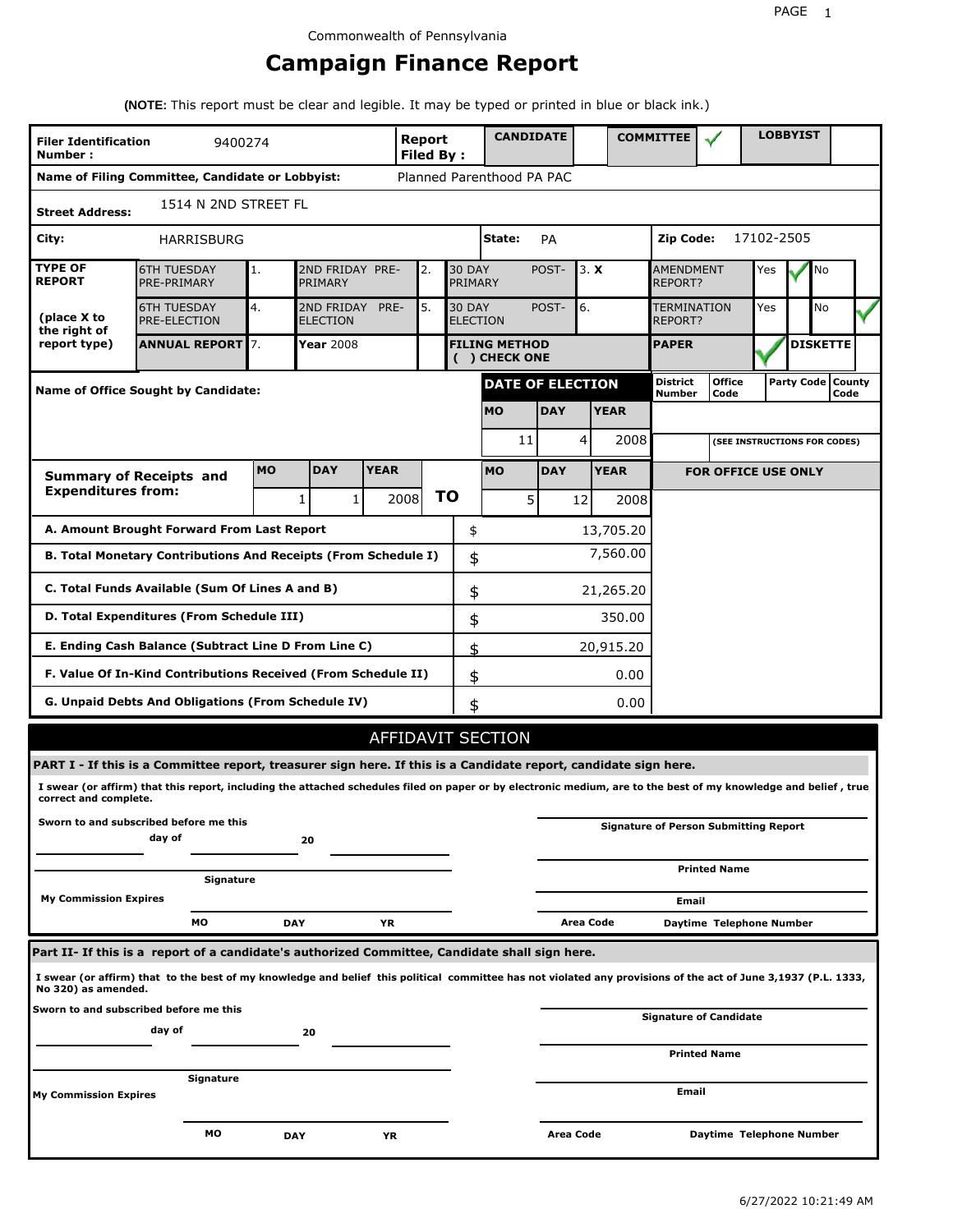### **SCHEDULE I CONTRIBUTIONS AND RECEIPTS Detailed Summary Page**

| <b>Name of Filing Committee or Candidate</b>                                                                                                                                                | <b>Reporting Period</b> |                |                |
|---------------------------------------------------------------------------------------------------------------------------------------------------------------------------------------------|-------------------------|----------------|----------------|
| Planned Parenthood PA PAC                                                                                                                                                                   | From:                   | $1/1/2008$ To: | 5/12/2008      |
| 1. Unitemized Contributions Received - \$50.00 or Less Per Contributor                                                                                                                      |                         |                |                |
| <b>TOTAL for the Reporting Period</b>                                                                                                                                                       |                         | (1)            | \$<br>1,660.00 |
| 2. Contributions Received - \$50.01 To \$250.00 (From Part A and Part B)                                                                                                                    |                         |                |                |
| <b>Contributions Received From Political Committees (Part A)</b>                                                                                                                            |                         |                | \$<br>0.00     |
| All Other Contributions (Part B)                                                                                                                                                            |                         |                | \$<br>2,600.00 |
| <b>TOTAL for the Reporting Period</b>                                                                                                                                                       |                         | (2)            | \$<br>2,600.00 |
| 3. Contributions Received Over \$250.00 (From Part C and Part D)                                                                                                                            |                         |                |                |
|                                                                                                                                                                                             |                         |                | \$             |
| <b>Contributions Received From Political Committees (Part C)</b>                                                                                                                            |                         |                | 0.00           |
| All Other Contributions (Part D)                                                                                                                                                            |                         |                | \$<br>3,300.00 |
| <b>TOTAL for the Reporting Period</b>                                                                                                                                                       |                         | (3)            | \$<br>3,300.00 |
| 4. Other Receipts, Refunds, Interest Earned, Returned Checks, Etc. (From Part E)                                                                                                            |                         |                |                |
| <b>TOTAL for the Reporting Period</b>                                                                                                                                                       |                         | (4)            | \$<br>0.00     |
|                                                                                                                                                                                             |                         |                |                |
| Total Monetary Contributions and Receipts During this Reporting Period (Add and enter amount<br>totals from Boxes 1,2,3 and 4; also enter this amount on Page1, Report Cover Page, Item B.) |                         |                | \$<br>7,560.00 |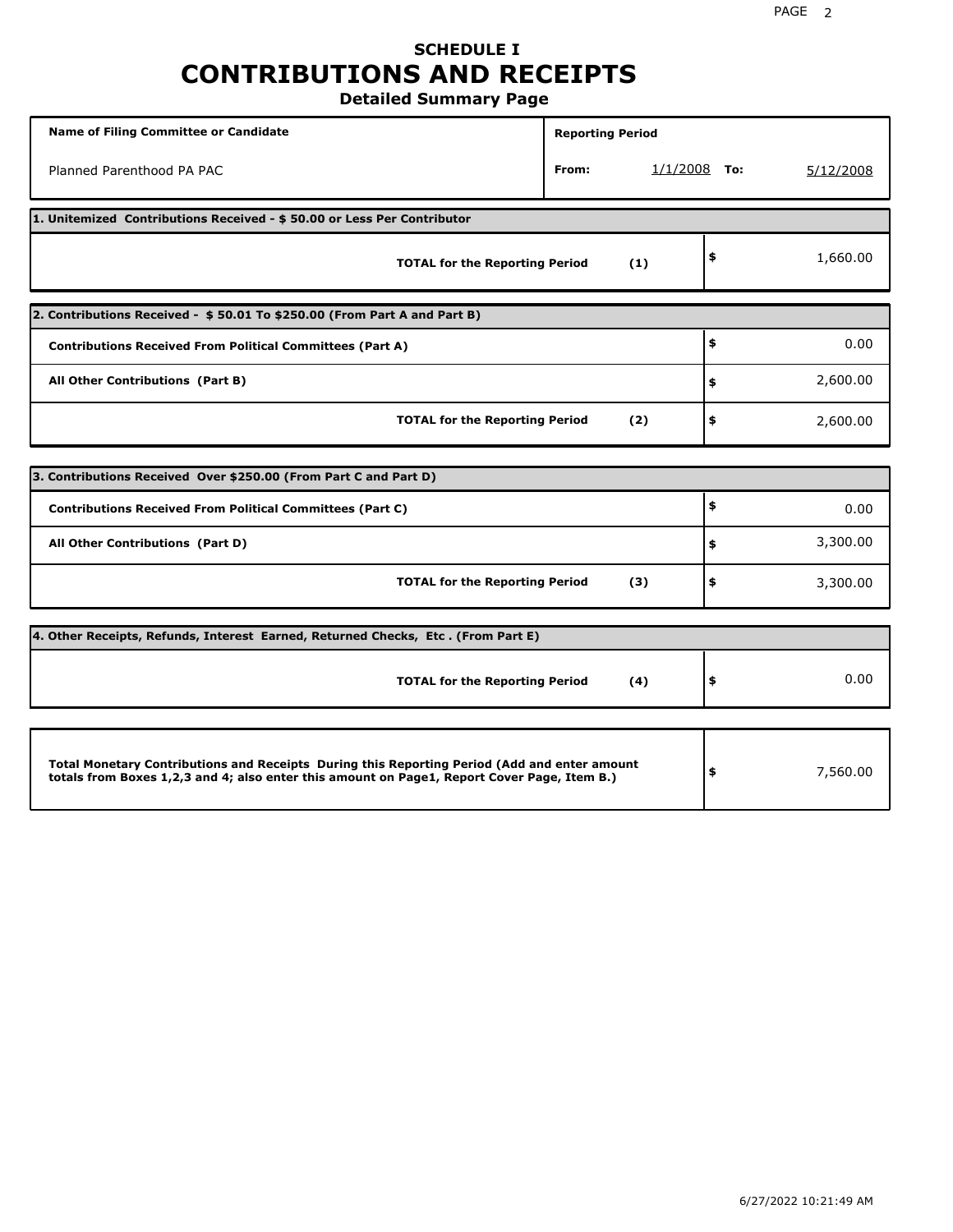PAGE 3

## **PART A CONTRIBUTIONS RECEIVED FROM POLITICAL COMMITTEES**

**\$50.01 TO \$250.00**

 **Use this Part to itemize only contributions received from political committees with an aggregate value from \$50.01 to \$250.00 in the reporting period.**

| <b>Name of Filing Committee or Candidate</b> |                                                                              |                   | <b>Reporting Period</b> |             |             |    |                   |
|----------------------------------------------|------------------------------------------------------------------------------|-------------------|-------------------------|-------------|-------------|----|-------------------|
|                                              |                                                                              |                   | From:                   |             | To:         |    |                   |
|                                              |                                                                              |                   |                         | <b>DATE</b> |             |    | <b>AMOUNT</b>     |
| <b>Full Name of Contributing Committee</b>   |                                                                              |                   | <b>MO</b>               | <b>DAY</b>  | <b>YEAR</b> |    |                   |
| <b>Mailing Address</b>                       |                                                                              |                   |                         |             |             | \$ | 0.00              |
| City                                         | <b>State</b>                                                                 | Zip Code (Plus 4) |                         |             |             |    |                   |
|                                              |                                                                              |                   |                         |             |             |    | <b>PAGE TOTAL</b> |
|                                              | Enter Grand Total of Part A on Schedule I, Detailed Summary Page, Section 2. |                   |                         |             |             | \$ | 0.00              |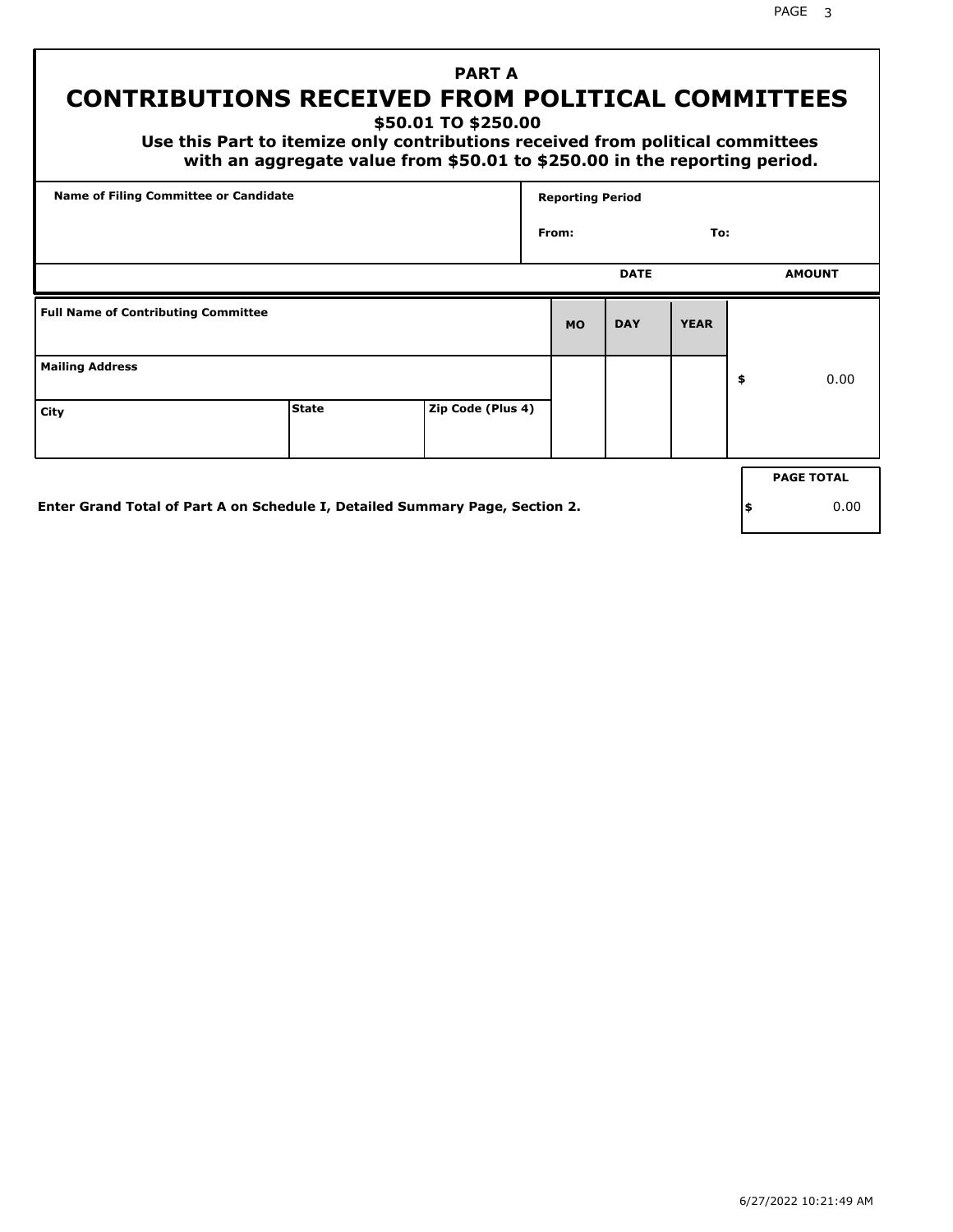|                                                         |                    | <b>PART B</b><br><b>ALL OTHER CONTRIBUTIONS</b><br>\$50.01 TO \$250.00<br>Use this Part to itemize all other contributions with an aggregate value from<br>\$50.01 to \$250.00 in the reporting period.<br>(Exclude contributions from political committees reported in Part A) |       |                         |             |                 |    |               |
|---------------------------------------------------------|--------------------|---------------------------------------------------------------------------------------------------------------------------------------------------------------------------------------------------------------------------------------------------------------------------------|-------|-------------------------|-------------|-----------------|----|---------------|
| Name of Filing Committee or Candidate                   |                    |                                                                                                                                                                                                                                                                                 |       | <b>Reporting Period</b> |             |                 |    |               |
| Planned Parenthood PA PAC                               |                    |                                                                                                                                                                                                                                                                                 | From: |                         |             | 1/1/2008<br>To: |    | 5/12/2008     |
|                                                         |                    |                                                                                                                                                                                                                                                                                 |       |                         | <b>DATE</b> |                 |    | <b>AMOUNT</b> |
| <b>Full Name of Contributor</b><br>Evelyn Cintron       |                    |                                                                                                                                                                                                                                                                                 |       | <b>MO</b>               | <b>DAY</b>  | <b>YEAR</b>     |    |               |
| <b>Mailing Address</b><br>226 W. Rittenhouse Sq Apt 208 |                    |                                                                                                                                                                                                                                                                                 |       |                         |             |                 | \$ | 100.00        |
| City<br>Philadelphia                                    | <b>State</b>       | Zip Code (Plus 4)                                                                                                                                                                                                                                                               |       | 4                       | 29          | 2008            |    |               |
|                                                         | PA                 | 19103                                                                                                                                                                                                                                                                           |       |                         |             |                 |    |               |
| <b>Full Name of Contributor</b><br>Sue Levi Elwell      |                    |                                                                                                                                                                                                                                                                                 |       | <b>MO</b>               | <b>DAY</b>  | <b>YEAR</b>     |    |               |
| <b>Mailing Address</b><br>1815 Pemberton St             |                    |                                                                                                                                                                                                                                                                                 |       |                         |             |                 | \$ | 100.00        |
| City<br>Philadelphia                                    | <b>State</b><br>PA | Zip Code (Plus 4)<br>19146                                                                                                                                                                                                                                                      |       | 4                       | 29          | 2008            |    |               |
| <b>Full Name of Contributor</b><br>Richard Baxter       |                    |                                                                                                                                                                                                                                                                                 |       | <b>MO</b>               | <b>DAY</b>  | <b>YEAR</b>     |    |               |
| <b>Mailing Address</b><br>742 Clovelly Lane             |                    |                                                                                                                                                                                                                                                                                 |       |                         |             |                 | Ş  | 100.00        |
| City<br>Devon                                           | <b>State</b>       | Zip Code (Plus 4)                                                                                                                                                                                                                                                               |       | 4                       | 29          | 2008            |    |               |
|                                                         | PA                 | 19333                                                                                                                                                                                                                                                                           |       |                         |             |                 |    |               |
| <b>Full Name of Contributor</b><br>Edwin Robb           |                    |                                                                                                                                                                                                                                                                                 |       | <b>MO</b>               | <b>DAY</b>  | <b>YEAR</b>     |    |               |
| <b>Mailing Address</b><br>45 Rosemont Ave               |                    |                                                                                                                                                                                                                                                                                 |       |                         |             |                 | \$ | 100.00        |
| City<br>Rosemont                                        | <b>State</b><br>PA | Zip Code (Plus 4)<br>19010                                                                                                                                                                                                                                                      |       | 4                       | 29          | 2008            |    |               |
| <b>Full Name of Contributor</b><br>D. C. Zug            |                    |                                                                                                                                                                                                                                                                                 |       | <b>MO</b>               | <b>DAY</b>  | <b>YEAR</b>     |    |               |
| <b>Mailing Address</b><br>1164 St. Andrews Rd           |                    |                                                                                                                                                                                                                                                                                 |       |                         |             |                 | \$ | 100.00        |
| City<br>Bryn Mawr                                       | <b>State</b><br>PA | Zip Code (Plus 4)<br>19010                                                                                                                                                                                                                                                      |       | 4                       | 29          | 2008            |    |               |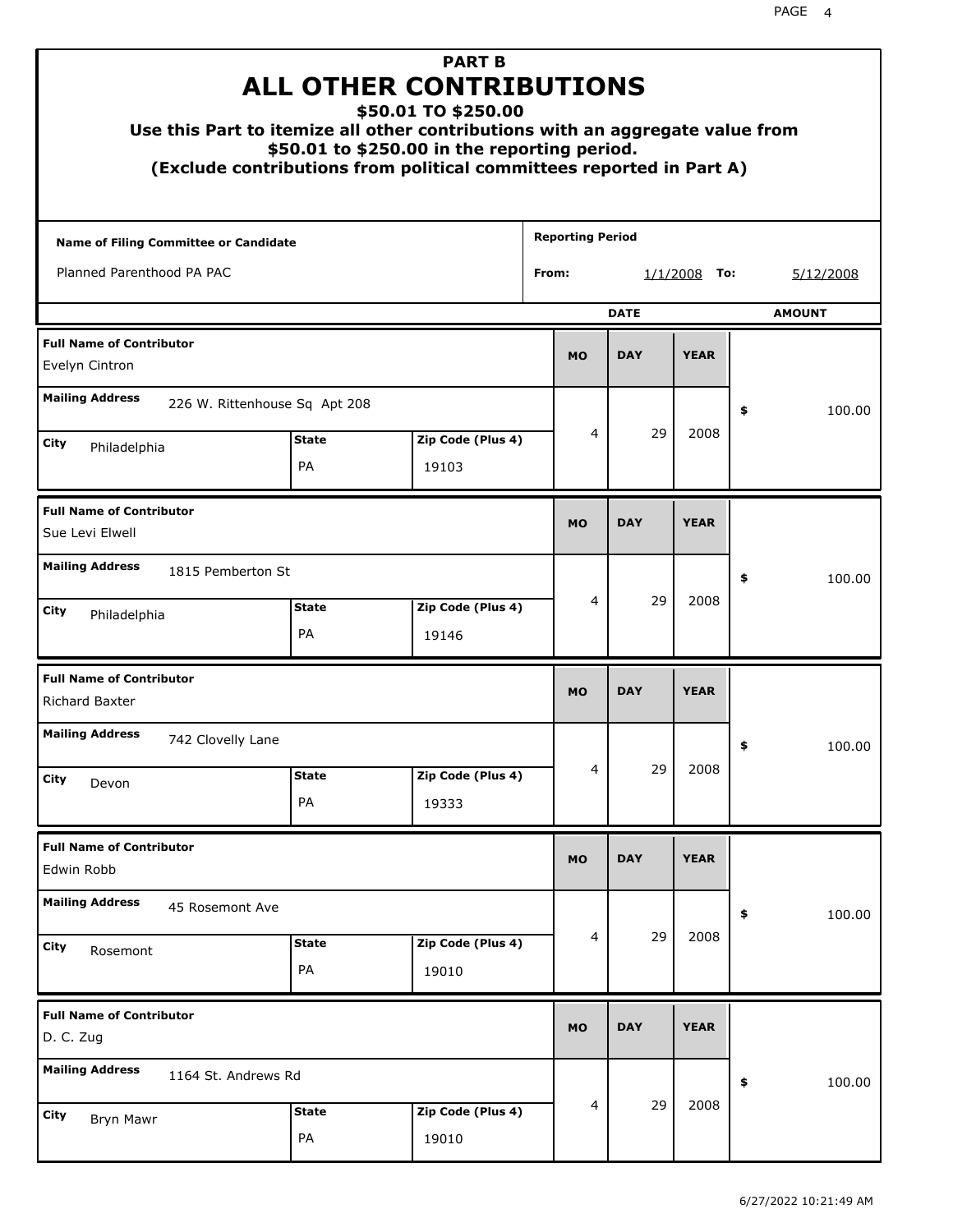| <b>Full Name of Contributor</b><br>Frances & Alvan Markle            | <b>MO</b> | <b>DAY</b> | <b>YEAR</b> |              |
|----------------------------------------------------------------------|-----------|------------|-------------|--------------|
| <b>Mailing Address</b><br>74 Pasture Lane Apt B112                   |           |            |             | 100.00<br>\$ |
| <b>State</b><br>Zip Code (Plus 4)<br>City<br><b>Bryn Mawr</b>        | 4         | 29         | 2008        |              |
| PA<br>19010                                                          |           |            |             |              |
| <b>Full Name of Contributor</b><br>Wendy Wolf                        | <b>MO</b> | <b>DAY</b> | <b>YEAR</b> |              |
| <b>Mailing Address</b><br>Laurier Place                              |           |            |             | 100.00<br>\$ |
| Zip Code (Plus 4)<br><b>State</b><br>City<br>Bryn Mawr               | 4         | 29         | 2008        |              |
| PA<br>19010                                                          |           |            |             |              |
| <b>Full Name of Contributor</b><br>V Scott Zelov                     | <b>MO</b> | <b>DAY</b> | <b>YEAR</b> |              |
| <b>Mailing Address</b><br>Unknown                                    |           |            |             | 100.00<br>\$ |
| Zip Code (Plus 4)<br><b>State</b><br>City<br>PA                      | 4         | 29         | 2008        |              |
|                                                                      |           |            |             |              |
| <b>Full Name of Contributor</b><br>Mary Robb                         | <b>MO</b> | <b>DAY</b> | <b>YEAR</b> |              |
| <b>Mailing Address</b><br>45 Rosemont Ave                            |           |            |             | 100.00<br>\$ |
| Zip Code (Plus 4)<br><b>State</b><br>City<br>Rosemont<br>PA<br>19010 | 4         | 29         | 2008        |              |
| <b>Full Name of Contributor</b><br>Diana Barringer                   | <b>MO</b> | <b>DAY</b> | <b>YEAR</b> |              |
| <b>Mailing Address</b><br>550 Maplewood Rd                           |           |            |             | 200.00<br>\$ |
| Zip Code (Plus 4)<br><b>State</b><br>City<br>Wayne<br>PA<br>19087    | 4         | 29         | 2008        |              |
| <b>Full Name of Contributor</b><br>George Kelley                     | <b>MO</b> | <b>DAY</b> | <b>YEAR</b> |              |
| <b>Mailing Address</b><br>237 Spruce Street                          |           | 29         | 2008        | 200.00<br>\$ |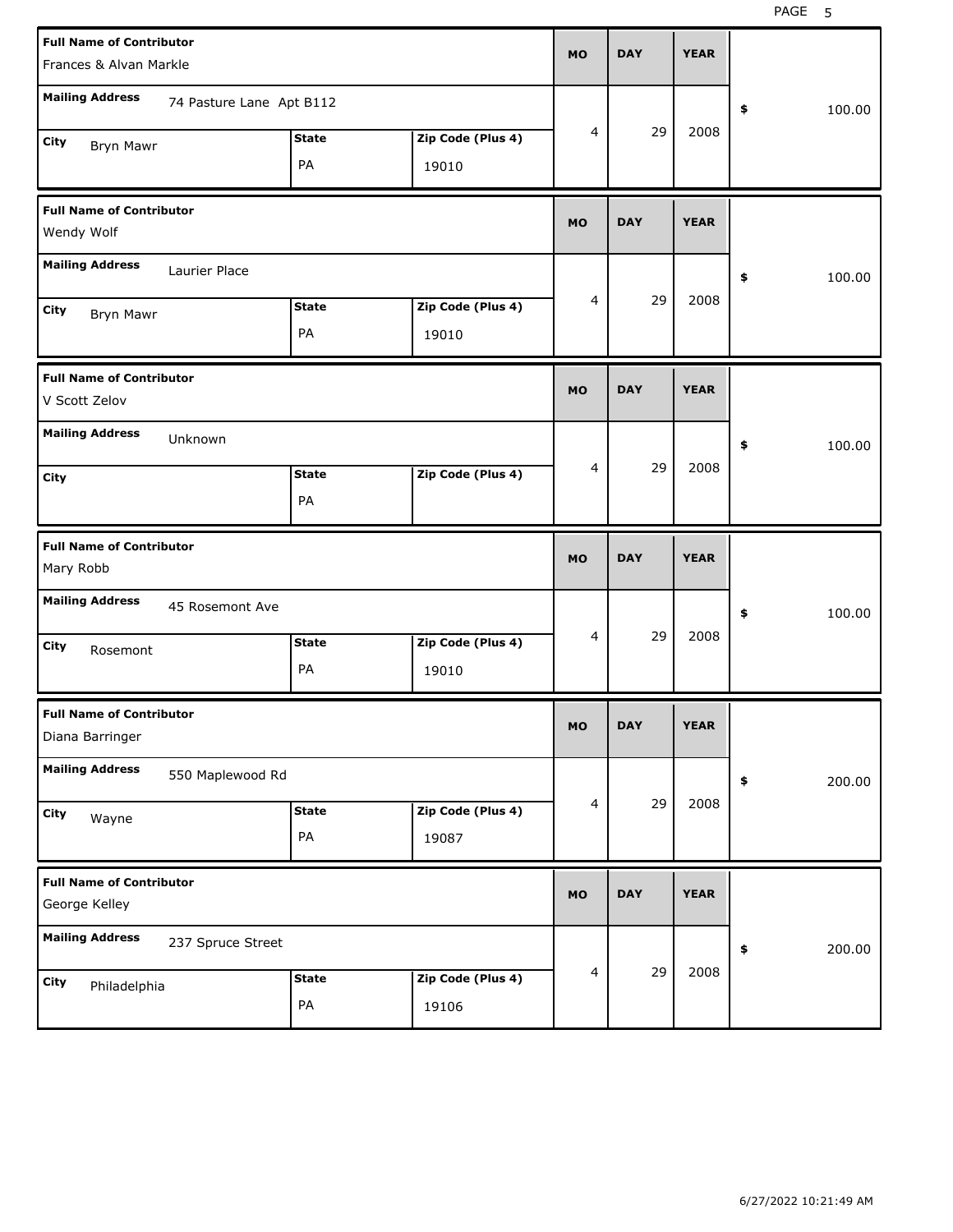| <b>Full Name of Contributor</b><br>Shermeela Kumar Simon |                                 |                    |                            |           | <b>DAY</b> | <b>YEAR</b> |              |
|----------------------------------------------------------|---------------------------------|--------------------|----------------------------|-----------|------------|-------------|--------------|
| <b>Mailing Address</b>                                   | 2301 Cherry St Apt. 4Q          |                    |                            |           |            |             | \$<br>200.00 |
| City<br>Philadelphia                                     |                                 | <b>State</b><br>PA | Zip Code (Plus 4)<br>19103 | 4         | 29         | 2008        |              |
| <b>Full Name of Contributor</b><br>Amy Donohue Korman    |                                 |                    |                            | <b>MO</b> | <b>DAY</b> | <b>YEAR</b> |              |
| <b>Mailing Address</b>                                   | 2 Neshaminy Interplex Suite 307 |                    |                            |           |            |             | \$<br>200.00 |
| City<br>Trevose                                          |                                 | <b>State</b><br>PA | Zip Code (Plus 4)<br>19053 | 4         | 29         | 2008        |              |
| <b>Full Name of Contributor</b><br>Ann Snyder            |                                 |                    |                            | <b>MO</b> | <b>DAY</b> | <b>YEAR</b> |              |
| <b>Mailing Address</b><br>City<br>Villanova              | 745 Newtown Rd                  | <b>State</b><br>PA | Zip Code (Plus 4)<br>19087 | 4         | 29         | 2008        | \$<br>200.00 |
|                                                          |                                 |                    |                            |           |            |             |              |
| <b>Full Name of Contributor</b><br>Elizabeth Shipley     |                                 |                    |                            | <b>MO</b> | <b>DAY</b> | <b>YEAR</b> |              |
| <b>Mailing Address</b><br>City<br>Narberth               | 805 Hagys Ford Rd               | <b>State</b><br>PA | Zip Code (Plus 4)<br>19072 | 4         | 29         | 2008        | \$<br>200.00 |
| <b>Full Name of Contributor</b><br>Elise Carr            |                                 |                    |                            | МO        | <u>UAI</u> | <b>YEAR</b> |              |
| <b>Mailing Address</b>                                   | 1125 Rose Glen Road             |                    |                            |           |            |             | 100.00<br>\$ |
| City<br>Gladwyne                                         |                                 | <b>State</b><br>PA | Zip Code (Plus 4)<br>19035 | 4         | 29         | 2008        |              |
| <b>Full Name of Contributor</b><br>Henrietta Marshall    |                                 |                    |                            | <b>MO</b> | <b>DAY</b> | <b>YEAR</b> |              |
| <b>Mailing Address</b>                                   | 300 Darby Rd Apt. 7217          |                    |                            | 4         | 29         | 2008        | 100.00<br>\$ |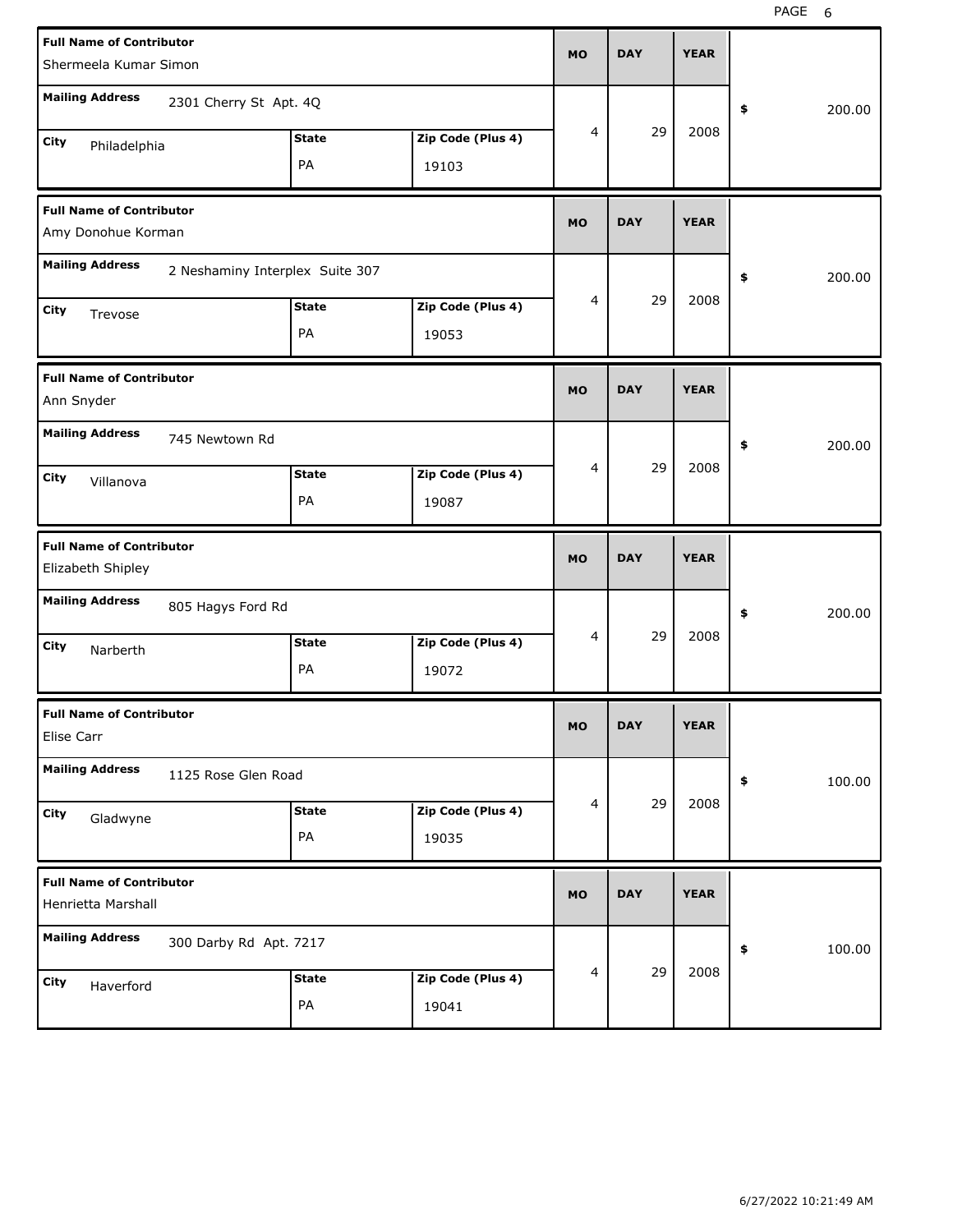| <b>Full Name of Contributor</b><br>Carol Williams   |              |                   | <b>MO</b>      | <b>DAY</b> | <b>YEAR</b> |                   |
|-----------------------------------------------------|--------------|-------------------|----------------|------------|-------------|-------------------|
| <b>Mailing Address</b><br>108 Catharine St          |              |                   |                |            |             | \$<br>100.00      |
| City<br>Philadelphia                                | <b>State</b> | Zip Code (Plus 4) | $\overline{4}$ | 29         | 2008        |                   |
|                                                     | PA           | 19147             |                |            |             |                   |
| <b>Full Name of Contributor</b><br>Andrew Schenkel  |              |                   | <b>MO</b>      | <b>DAY</b> | <b>YEAR</b> |                   |
| <b>Mailing Address</b><br>779 Laurel Lane           |              |                   |                |            |             | \$<br>100.00      |
| City<br>Wayne                                       | <b>State</b> | Zip Code (Plus 4) | 4              | 29         | 2008        |                   |
|                                                     | PA           | 19087             |                |            |             |                   |
| <b>Full Name of Contributor</b><br>Vincent Parziale |              |                   | <b>MO</b>      | <b>DAY</b> | <b>YEAR</b> |                   |
| <b>Mailing Address</b><br>534 Bell Lane             |              |                   |                |            |             | \$<br>100.00      |
| City<br>Maple Glenn                                 | <b>State</b> | Zip Code (Plus 4) | $\overline{4}$ | 29         | 2008        |                   |
|                                                     | PA           | 19002             |                |            |             |                   |
|                                                     |              |                   |                |            |             | <b>PAGE TOTAL</b> |

**Enter Grand Total of Part A on Schedule I, Detailed Summary Page, Section 2.**

**\$** 2,600.00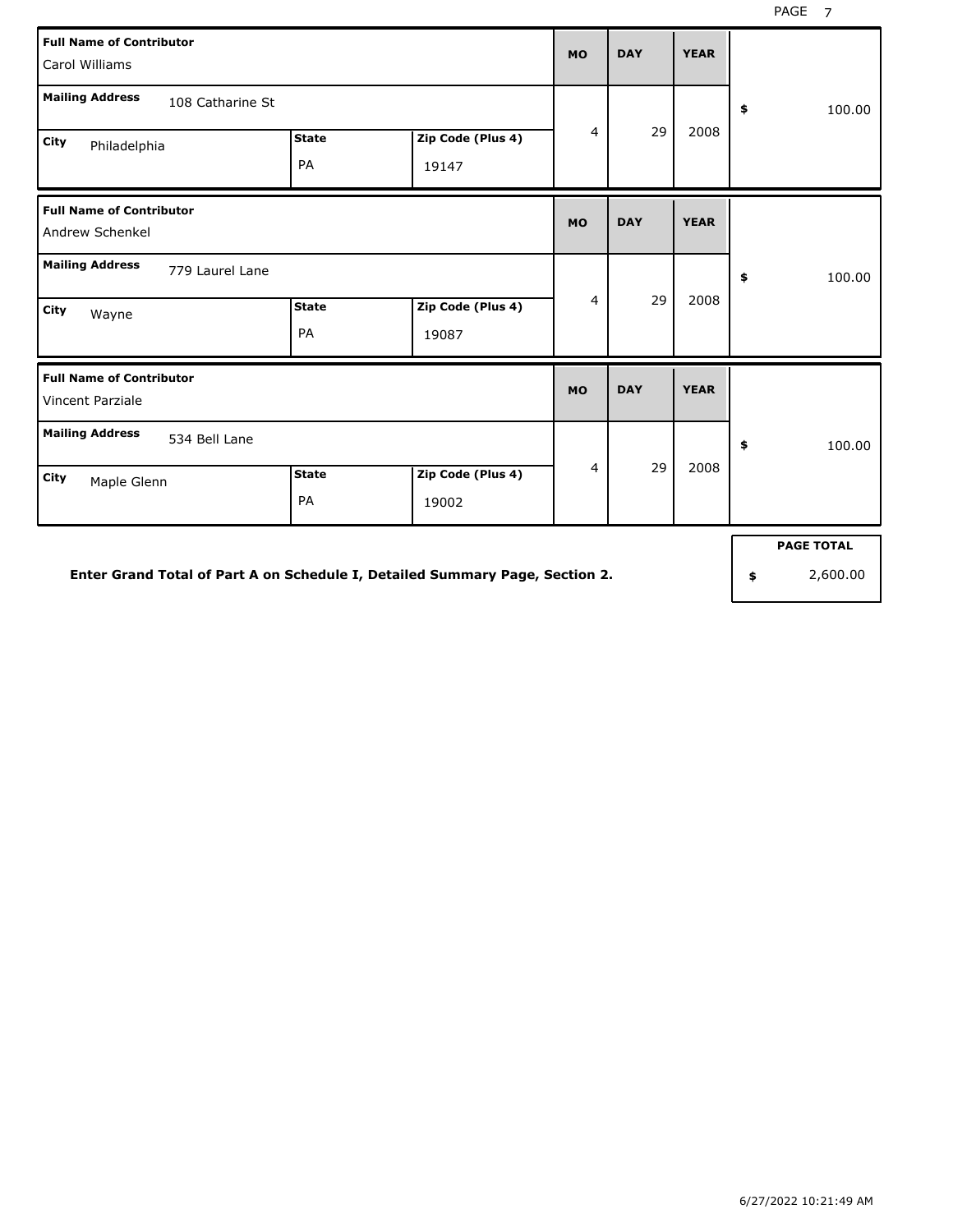## **PART C Contributions Received From Political Committees**

**OVER \$250.00**

 **Use this Part to itemize only contributions received from Political committees with an aggregate value from Over \$250.00 in the reporting period.**

| Name of Filing Committee or Candidate                                        |              |  | <b>Reporting Period</b> |             |            |             |    |                   |
|------------------------------------------------------------------------------|--------------|--|-------------------------|-------------|------------|-------------|----|-------------------|
|                                                                              |              |  | From:                   |             |            | To:         |    |                   |
|                                                                              |              |  |                         | <b>DATE</b> |            |             |    | <b>AMOUNT</b>     |
| <b>Full Name of Contributing Committee</b>                                   |              |  |                         | <b>MO</b>   | <b>DAY</b> | <b>YEAR</b> |    |                   |
| <b>Mailing Address</b>                                                       |              |  |                         |             |            |             | \$ | 0.00              |
| City                                                                         | <b>State</b> |  | Zip Code (Plus 4)       |             |            |             |    |                   |
|                                                                              |              |  |                         |             |            |             |    | <b>PAGE TOTAL</b> |
| Enter Grand Total of Part C on Schedule I, Detailed Summary Page, Section 3. |              |  |                         |             |            |             | \$ | 0.00              |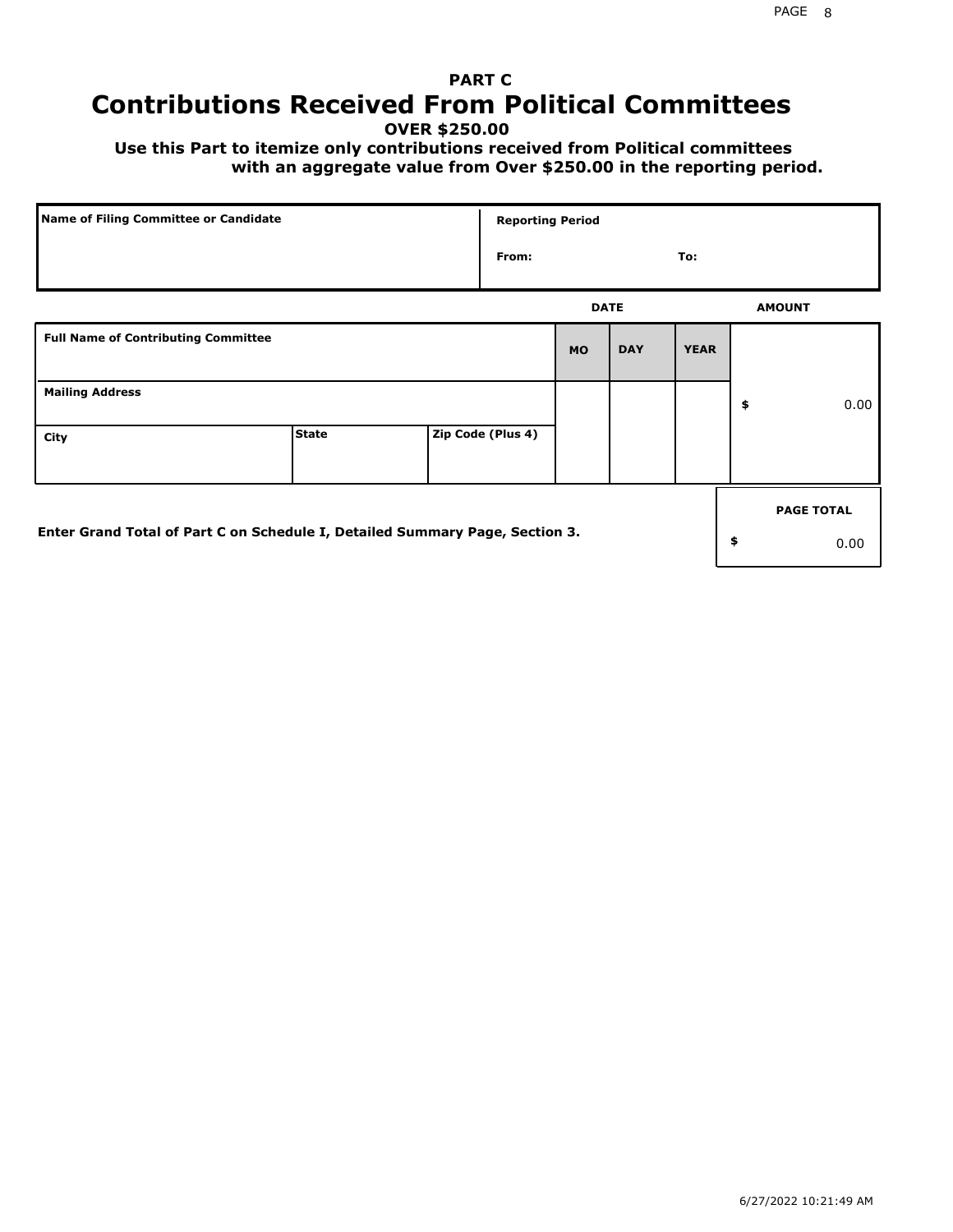# **PART D ALL OTHER CONTRIBUTIONS**

#### **OVER \$250.00**

#### **Use this Part to itemize all other contributions with an aggregate value of**

 **over \$250.00 in the reporting period.**

 **(Exclude contributions from political committees reported in Part C.)** 

| <b>Name of Filing Committee or Candidate</b>                          |              |  |                   | <b>Reporting Period</b> |                   |              |                |                   |  |
|-----------------------------------------------------------------------|--------------|--|-------------------|-------------------------|-------------------|--------------|----------------|-------------------|--|
| Planned Parenthood PA PAC                                             |              |  |                   | From:                   |                   |              | $1/1/2008$ To: | 5/12/2008         |  |
|                                                                       |              |  |                   |                         |                   | <b>DATE</b>  |                | <b>AMOUNT</b>     |  |
| <b>Full Name of Contributor</b><br>Henry & Barbara Jordan             |              |  |                   |                         | <b>MO</b>         | <b>DAY</b>   | <b>YEAR</b>    |                   |  |
| Mailing<br>2250 Hickory road Suite 450<br><b>Address</b>              |              |  |                   |                         |                   |              |                | 500.00<br>\$      |  |
| City<br>Plymouth Meeting                                              | <b>State</b> |  | Zip Code (Plus 4) |                         | 4                 | 29           | 2008           |                   |  |
|                                                                       | PA           |  | 19462             |                         |                   |              |                |                   |  |
| <b>Employer Name</b>                                                  |              |  |                   |                         | <b>Occupation</b> |              | Unknown        |                   |  |
| <b>Employer Mailing Address/Principal Place of</b><br><b>Business</b> |              |  | City              |                         |                   | <b>State</b> |                | Zip Code (Plus 4) |  |
|                                                                       |              |  |                   |                         |                   | PA           |                |                   |  |
| <b>Full Name of Contributor</b><br><b>Brian Simon</b>                 |              |  |                   |                         | <b>MO</b>         | <b>DAY</b>   | <b>YEAR</b>    |                   |  |
|                                                                       |              |  |                   |                         |                   |              |                |                   |  |
| <b>Mailing</b><br>Unknown<br><b>Address</b>                           |              |  |                   |                         |                   |              |                | \$<br>300.00      |  |
| City                                                                  | <b>State</b> |  | Zip Code (Plus 4) |                         | 4                 | 29           | 2008           |                   |  |
|                                                                       | PA           |  |                   |                         |                   |              |                |                   |  |
| <b>Employer Name</b>                                                  |              |  |                   |                         | <b>Occupation</b> |              | Unknown        |                   |  |
| <b>Employer Mailing Address/Principal Place of</b><br><b>Business</b> |              |  | City              |                         |                   | <b>State</b> |                | Zip Code (Plus 4) |  |
|                                                                       |              |  |                   |                         |                   | PA           |                |                   |  |
| <b>Full Name of Contributor</b>                                       |              |  |                   |                         |                   |              |                |                   |  |
| Sally Pew                                                             |              |  |                   |                         | <b>MO</b>         | <b>DAY</b>   | <b>YEAR</b>    |                   |  |
| <b>Mailing</b><br>569 Conestoga Rd<br><b>Address</b>                  |              |  |                   |                         |                   |              |                | \$<br>500.00      |  |
| City<br>Villanova                                                     | <b>State</b> |  | Zip Code (Plus 4) |                         | 4                 | 29           | 2008           |                   |  |
|                                                                       | PA           |  | 19085             |                         |                   |              |                |                   |  |
| <b>Employer Name</b>                                                  |              |  | <b>Occupation</b> |                         | Unknown           |              |                |                   |  |
| <b>Employer Mailing Address/Principal Place of</b><br><b>Business</b> |              |  | City              |                         |                   | <b>State</b> |                | Zip Code (Plus 4) |  |
|                                                                       |              |  |                   |                         |                   | PA           |                |                   |  |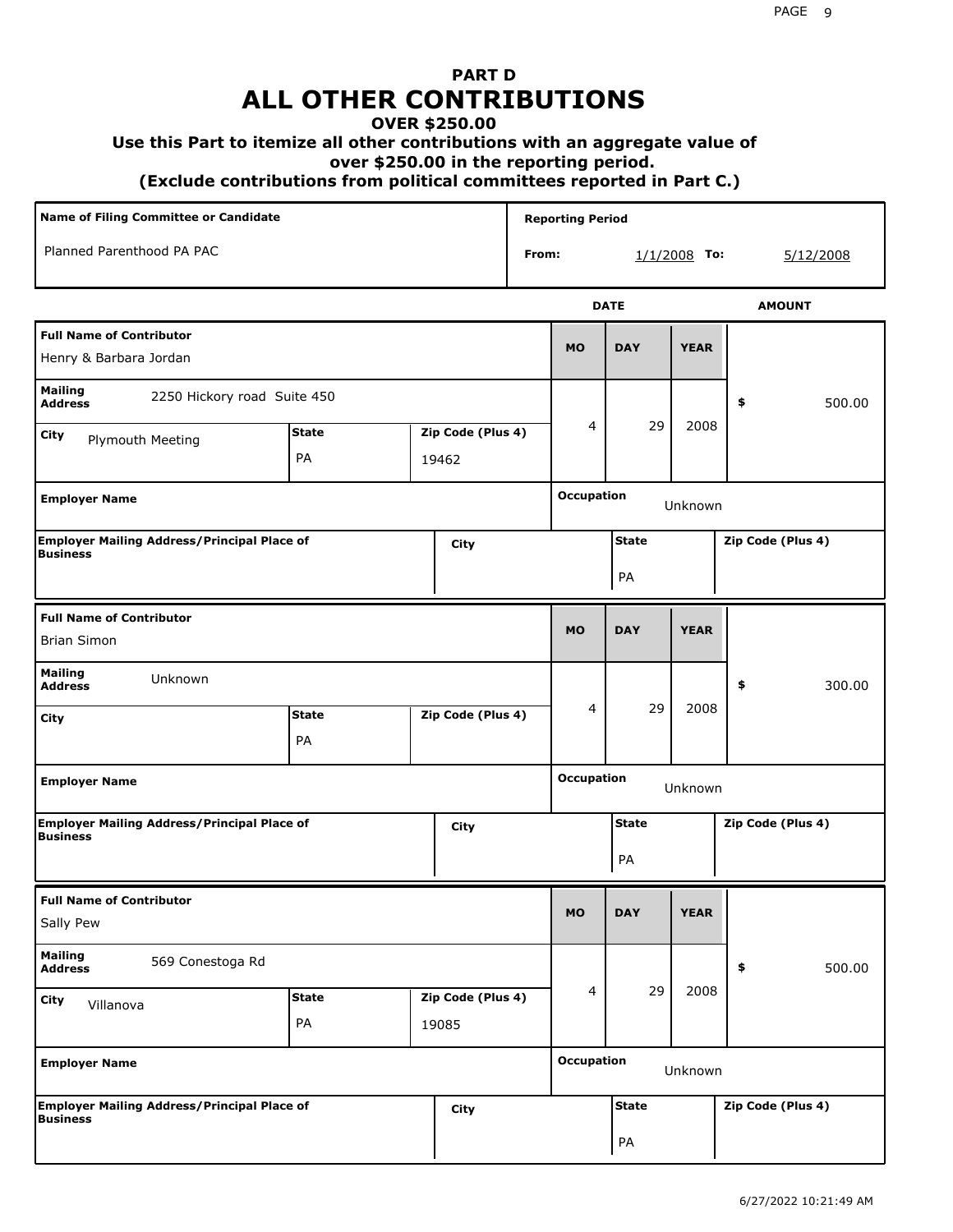| <b>Full Name of Contributor</b>                                       |              |                   | <b>MO</b>         | <b>DAY</b>   | <b>YEAR</b> |                   |
|-----------------------------------------------------------------------|--------------|-------------------|-------------------|--------------|-------------|-------------------|
| Joan Morgan                                                           |              |                   |                   |              |             |                   |
| <b>Mailing</b><br>108 Polo Dr<br><b>Address</b>                       |              |                   |                   |              |             | \$<br>500.00      |
| <b>City</b><br>North Wales                                            | <b>State</b> | Zip Code (Plus 4) | 4                 | 29           | 2008        |                   |
|                                                                       | PA           | 19454             |                   |              |             |                   |
| <b>Employer Name</b>                                                  |              |                   | <b>Occupation</b> |              | Unknown     |                   |
| <b>Employer Mailing Address/Principal Place of</b>                    |              | City              |                   | <b>State</b> |             | Zip Code (Plus 4) |
| <b>Business</b>                                                       |              |                   |                   | PA           |             |                   |
| <b>Full Name of Contributor</b><br>Kimberly Oxholm                    |              |                   | <b>MO</b>         | <b>DAY</b>   | <b>YEAR</b> |                   |
| <b>Mailing</b><br>622 S. Bowman Ave<br><b>Address</b>                 |              |                   |                   |              |             | \$<br>500.00      |
| City<br><b>Merion Station</b>                                         | <b>State</b> | Zip Code (Plus 4) | 4                 | 29           | 2008        |                   |
|                                                                       | PA           | 19066             |                   |              |             |                   |
| <b>Employer Name</b>                                                  |              |                   | <b>Occupation</b> |              | Unknown     |                   |
| <b>Employer Mailing Address/Principal Place of</b>                    |              | City              |                   | <b>State</b> |             | Zip Code (Plus 4) |
| <b>Business</b>                                                       |              |                   |                   | PA           |             |                   |
|                                                                       |              |                   |                   |              |             |                   |
| <b>Full Name of Contributor</b><br>Leslie Matthews                    |              |                   | <b>MO</b>         | <b>DAY</b>   | <b>YEAR</b> |                   |
| <b>Mailing</b><br>850 Lesley Road<br><b>Address</b>                   |              |                   |                   |              |             | \$<br>500.00      |
| City                                                                  | <b>State</b> | Zip Code (Plus 4) | 4                 | 29           | 2008        |                   |
| Villanova                                                             | PA           | 19085             |                   |              |             |                   |
| <b>Employer Name</b>                                                  |              |                   | <b>Occupation</b> |              | Unknown     |                   |
| <b>Employer Mailing Address/Principal Place of</b>                    |              | <b>City</b>       |                   | <b>State</b> |             | Zip Code (Plus 4) |
| Business                                                              |              |                   |                   | PA           |             |                   |
| <b>Full Name of Contributor</b><br><b>Bayard Thayer Storey</b>        |              |                   | <b>MO</b>         | <b>DAY</b>   | <b>YEAR</b> |                   |
| <b>Mailing</b><br>1919 Brandywine St<br><b>Address</b>                |              |                   |                   |              |             | 500.00<br>\$      |
| City<br>Philadelphia                                                  | <b>State</b> | Zip Code (Plus 4) | 4                 | 29           | 2008        |                   |
|                                                                       | PA           | 19130             |                   |              |             |                   |
| <b>Employer Name</b>                                                  |              |                   | <b>Occupation</b> |              | Unknown     |                   |
| <b>Employer Mailing Address/Principal Place of</b><br><b>Business</b> |              | <b>City</b>       |                   | <b>State</b> |             | Zip Code (Plus 4) |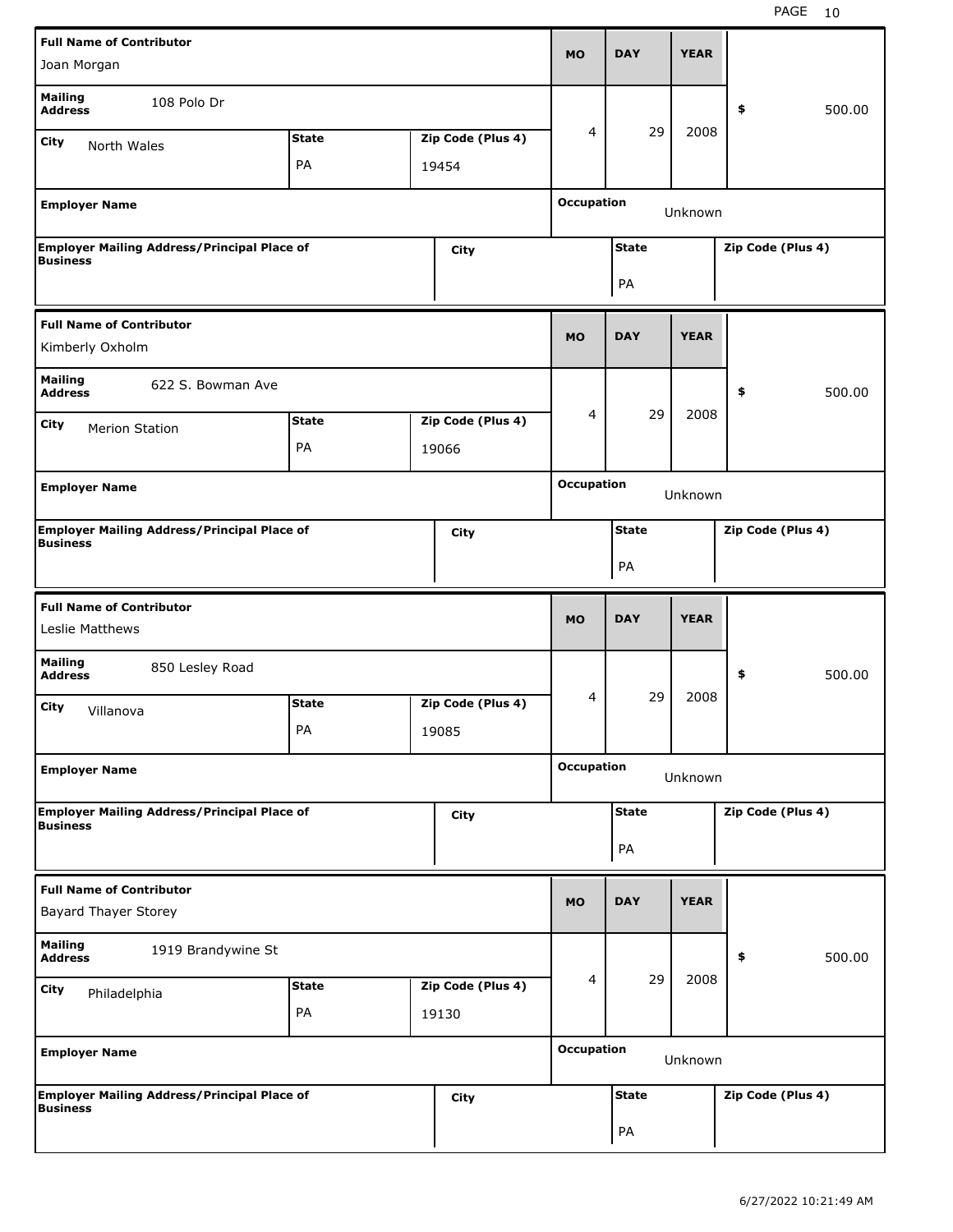**\$**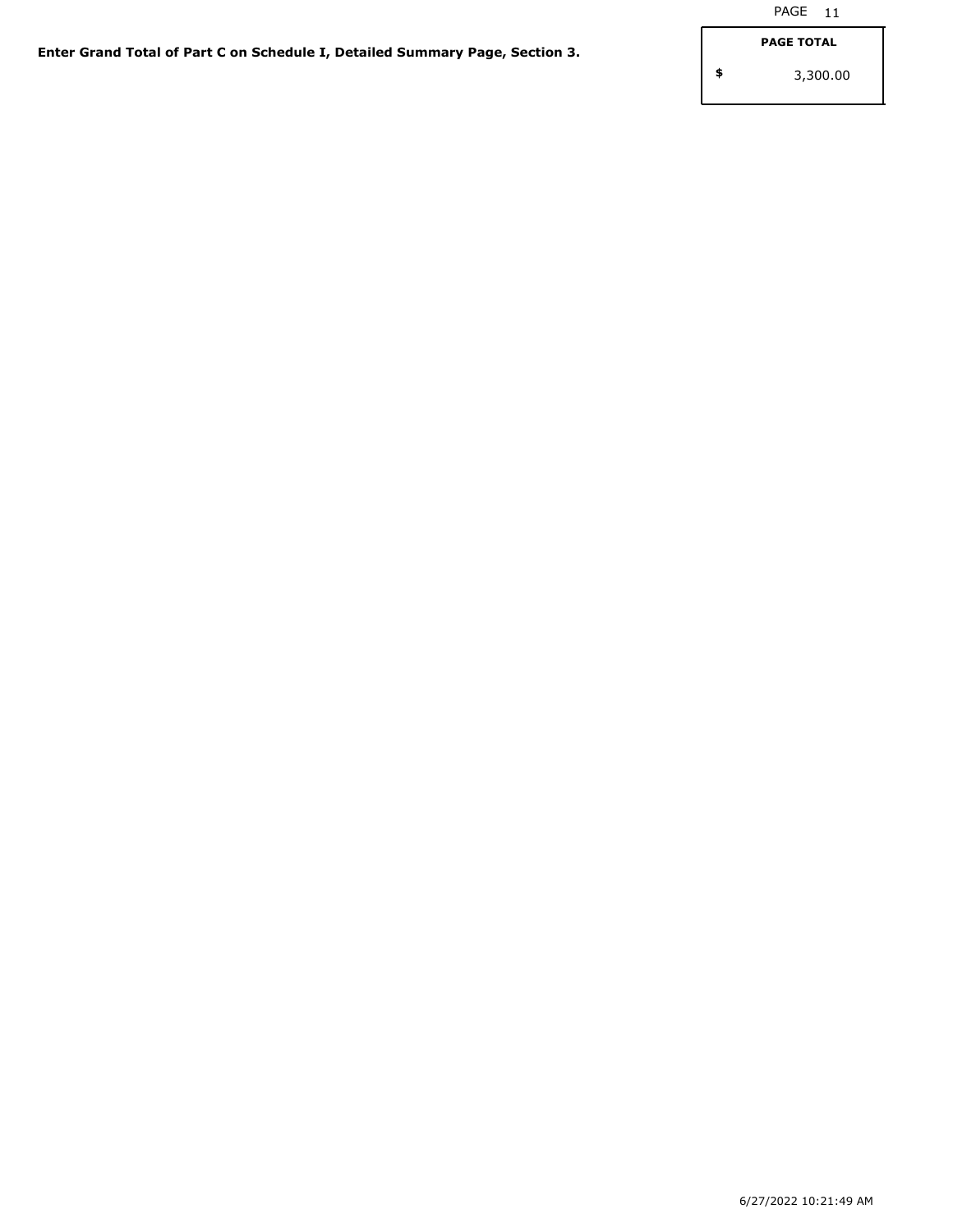### **PART E OTHER RECEIPTS**

#### **REFUNDS, INTEREST INCOME, RETURNED CHECKS, ETC.**

#### **Use this Part to report refunds received, interest earned, returned checks and**

### **prior expenditures that were returned to the filer.**

| Name of Filing Committee or Candidate                                        |              |                   |       | <b>Reporting Period</b> |             |             |                   |      |
|------------------------------------------------------------------------------|--------------|-------------------|-------|-------------------------|-------------|-------------|-------------------|------|
|                                                                              |              |                   | From: |                         |             | To:         |                   |      |
|                                                                              |              |                   |       |                         | <b>DATE</b> |             | <b>AMOUNT</b>     |      |
| <b>Full Name</b>                                                             |              |                   |       | <b>MO</b>               | <b>DAY</b>  | <b>YEAR</b> |                   |      |
| <b>Mailing Address</b>                                                       |              |                   |       |                         |             |             | \$                | 0.00 |
| City                                                                         | <b>State</b> | Zip Code (Plus 4) |       |                         |             |             |                   |      |
| <b>Receipt Description</b>                                                   |              |                   |       |                         |             |             |                   |      |
| Enter Grand Total of Part E on Schedule I, Detailed Summary Page, Section 4. |              |                   |       |                         |             |             | <b>PAGE TOTAL</b> |      |
|                                                                              |              |                   |       |                         |             |             | \$                | 0.00 |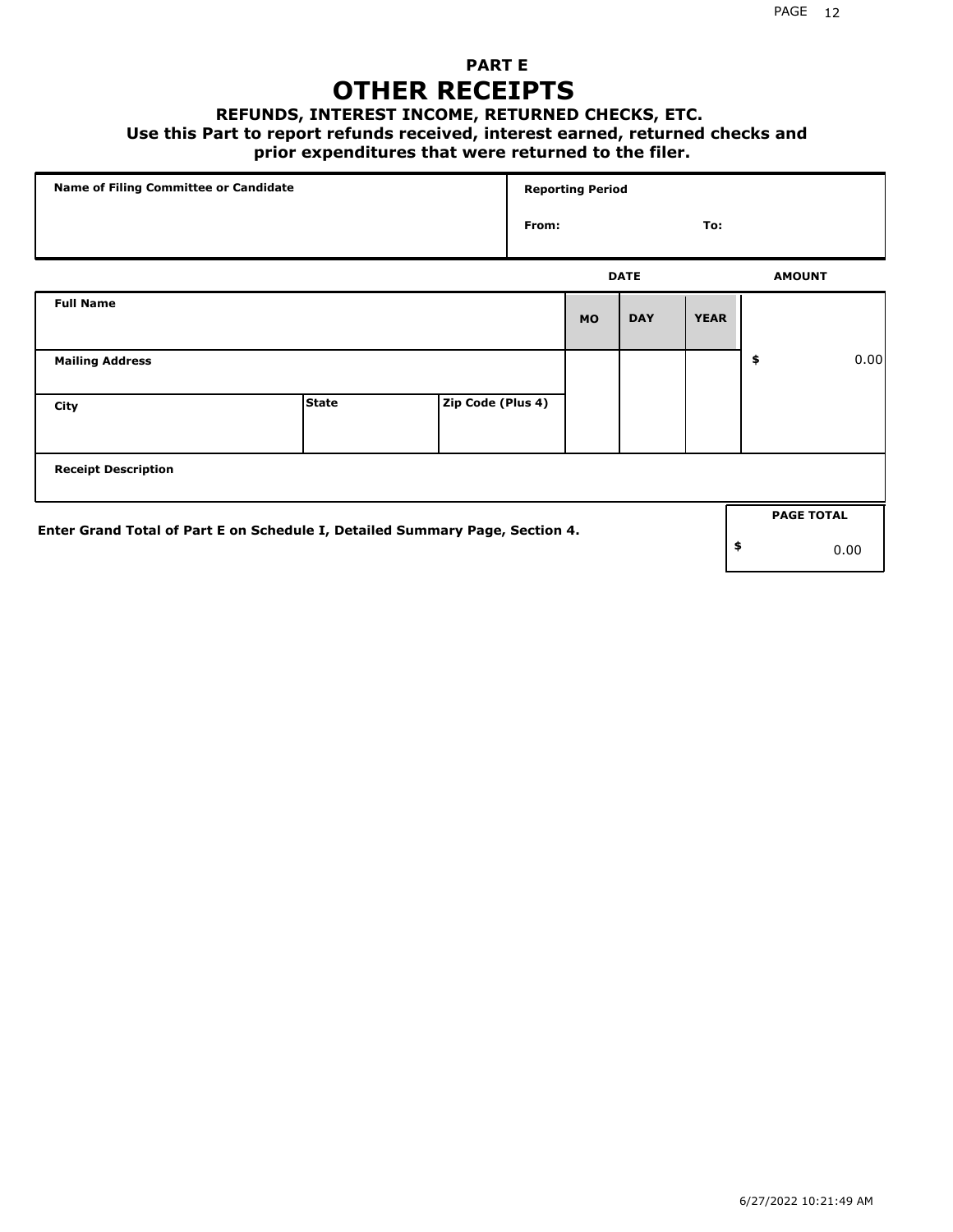## **SCHEDULE II IN-KIND CONTRIBUTIONS AND VALUABLE THINGS RECEIVED**

### **USE THIS SCHEDULE TO REPORT ALL IN-KIND CONTRIBUTIONS OF VALUABLE THINGS DURING THE REPORTING PERIOD.**

**Detailed Summary Page**

| <b>Name of Filing Committee or Candidate</b>                                                                                                                                | <b>Reporting Period</b> |                |           |
|-----------------------------------------------------------------------------------------------------------------------------------------------------------------------------|-------------------------|----------------|-----------|
| Planned Parenthood PA PAC                                                                                                                                                   | From:                   | $1/1/2008$ To: | 5/12/2008 |
| 1. UNITEMIZED IN-KIND CONTRIBUTIONS RECEIVED - VALUE OF \$50.00 OR LESS PER CONTRIBUTOR                                                                                     |                         |                |           |
| <b>TOTAL for the Reporting Period</b>                                                                                                                                       | (1)                     | \$             | 0.00      |
| 2. IN-KIND CONTRIBUTIONS RECEIVED - VALUE OF \$50.01 TO \$250.00 (FROM PART F)                                                                                              |                         |                |           |
| <b>TOTAL for the Reporting Period</b>                                                                                                                                       | (2)                     | \$             | 0.00      |
| 3. IN-KIND CONTRIBUTION RECIEVED - VALUE OVER \$250.00 (FROM PART G)                                                                                                        |                         |                |           |
| <b>TOTAL for the Reporting Period</b>                                                                                                                                       | (3)                     | \$             | 0.00      |
| TOTAL VALUE OF IN-KIND CONTRIBUTIONS DURING THIS REPORTING PERIOD (Add and enter<br>amount totals from Boxes 1,2, and 3; also enter on Page 1, Reports Cover Page, Item F.) |                         | \$             | 0.00      |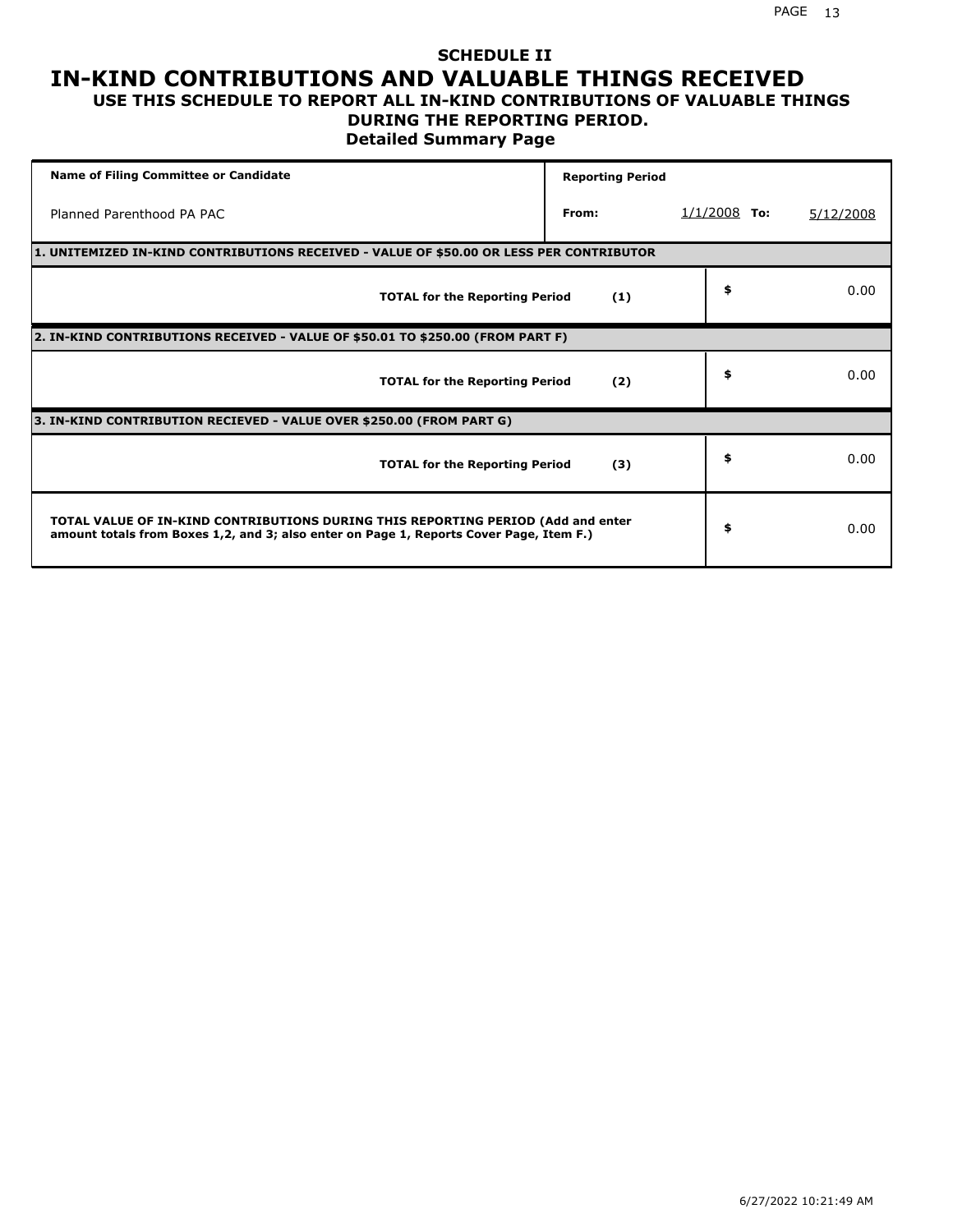## **SCHEDULE II PART F IN-KIND CONTRIBUTIONS RECEIVED**

## **VALUE OF \$50.01 TO \$250.00**

| Name of Filing Committee or Candidate                                                                                              |              |                   | <b>Reporting Period</b> |             |             |     |               |  |
|------------------------------------------------------------------------------------------------------------------------------------|--------------|-------------------|-------------------------|-------------|-------------|-----|---------------|--|
|                                                                                                                                    |              |                   | From:                   |             |             | To: |               |  |
|                                                                                                                                    |              |                   |                         | <b>DATE</b> |             |     | <b>AMOUNT</b> |  |
| <b>Full Name of Contributor</b>                                                                                                    |              |                   | <b>MO</b>               | <b>DAY</b>  | <b>YEAR</b> |     |               |  |
| <b>Mailing Address</b>                                                                                                             |              |                   |                         |             |             | \$  | 0.00          |  |
| City                                                                                                                               | <b>State</b> | Zip Code (Plus 4) |                         |             |             |     |               |  |
| <b>Description of Contribution:</b>                                                                                                |              |                   |                         |             |             |     |               |  |
| Enter Grand Total of Part F on Schedule II, In-Kind Contributions Detailed Summary Page,<br><b>PAGE TOTAL</b><br><b>Section 2.</b> |              |                   |                         |             |             |     |               |  |
|                                                                                                                                    |              |                   |                         |             | \$          |     | 0.00          |  |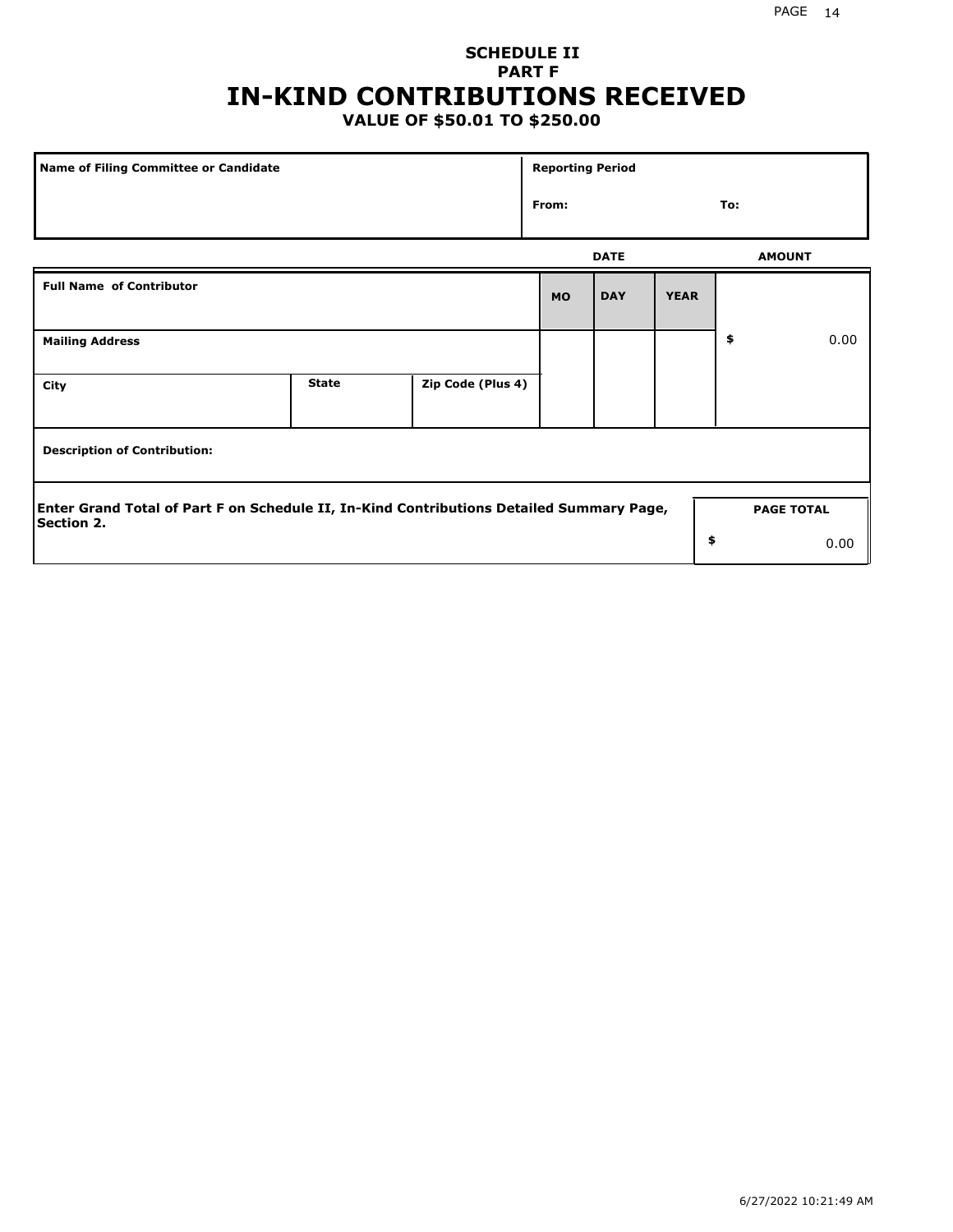### **SCHEDULE II PART G IN-KIND CONTRIBUTIONS RECEIVED VALUE OVER \$250.00**

| <b>Name of Filing Committee or Candidate</b>                                  |              |                  | <b>Reporting Period</b> |                     |              |            |                                    |    |      |               |
|-------------------------------------------------------------------------------|--------------|------------------|-------------------------|---------------------|--------------|------------|------------------------------------|----|------|---------------|
|                                                                               |              |                  |                         |                     | From:<br>To: |            |                                    |    |      |               |
|                                                                               |              |                  |                         |                     |              |            | <b>DATE</b>                        |    |      | <b>AMOUNT</b> |
| <b>Full Name of Contributor</b>                                               |              |                  |                         |                     | <b>MO</b>    | <b>DAY</b> | <b>YEAR</b>                        |    |      |               |
| <b>Mailing Address</b>                                                        |              |                  |                         |                     |              |            |                                    | \$ | 0.00 |               |
| City                                                                          | <b>State</b> | Zip Code(Plus 4) |                         |                     |              |            |                                    |    |      |               |
| <b>Employer of Contributor</b>                                                |              |                  |                         | <b>Occupation</b>   |              |            |                                    |    |      |               |
| <b>Employer Mailing Address/Principal Place of</b><br>City<br><b>Business</b> |              | <b>State</b>     |                         | Zip Code(Plus<br>4) |              |            | <b>Description of Contribution</b> |    |      |               |

| <b>Enter Grand Total of Part G on Schedule II, In-Kind Contributions Detailed</b> |  | <b>PAGE TOTAL</b> |
|-----------------------------------------------------------------------------------|--|-------------------|
| <b>Summary Page, Section 3.</b>                                                   |  | 0.00              |
|                                                                                   |  |                   |